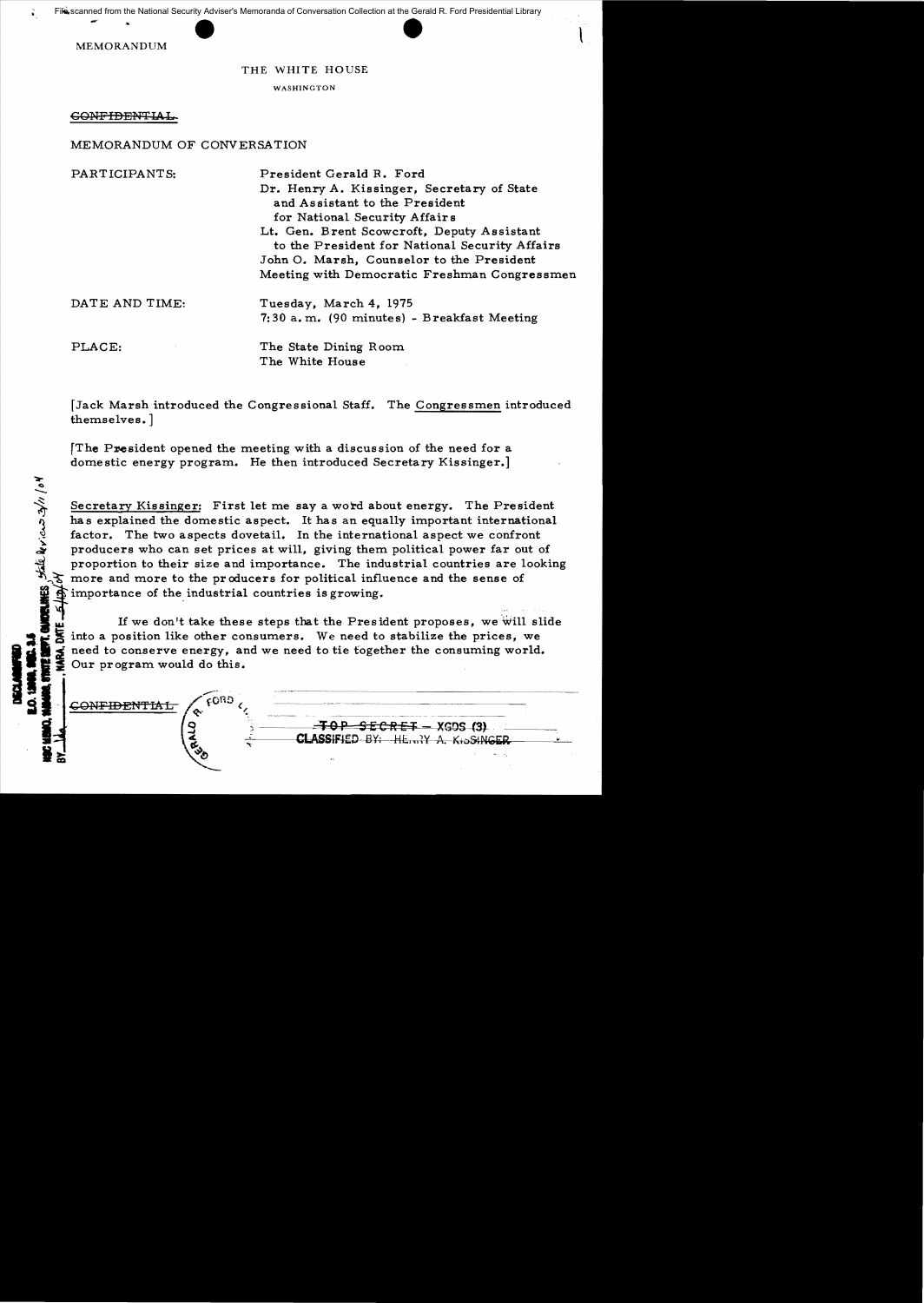$\sim$  -2. Software  $\sim$  -2.

ş

It is asked, why the goal of reducing consumption by one million barrels a day? The reason is that, as the economy picks up, as we expect it will, imports will increase again unless we have a conservation program. It was to keep the import level constant. We also must have a program to develop alternative sources of energy. One of the worst things which could happen would be a break in oil prices which would break in oil prices which would break our program, increase our dependence, and make us more vulnerable to a subsequent embargo. This is the reason for the so-called floor price idea.

Our international program has been very successful. We now have an organization -- the lEA -- an emergency sharing program. a financial solidarity fund, and we are now working on an alternative sources program. This has been hard work, though, and the other industrial powers have come along slowly. Unless we lead the way, no one else will do anything.

Right now OPEC is under pressure. They have a 10 billion barrel surplus. Eventually we will break the prices. I supported the  $$3.00$  fee program because it was the toughest. But I think it is the most flexible program. We can apply it flexibly, differentially, etc. Rationing isn't so flexible, and it puts the burden on.the United States, but the critical thing is to have an energy program and have it now. We need a good consumer program before we have a' consumer-producer conference or else we will be divided and whipsawed in the conference. We need the flexibility, the cooperation and leverage which this program will give us. It is not just a domestic matter but a crucial international matter. If we don't, by the 80's a small group of producers can manipulate all the disunited consumers.

On the Middle East, I don't want to go into detail. Two questions are the most asked: Why not go to Geneva: Why not settle directly with the Soviet Union?

First, why don't we go to Geneva? The answer is that we will eventually go to Geneva and this has always been our expectation. But at the request of the parties we haw been engaged in a series of specific negotiations which, if we succeed, will enable us to go to Geneva in the best conditions. If Geneva comes after an American success, we will be in the best possible position to control developments there and prevent it from getting out of hand.

-£ONFIDENTIAL

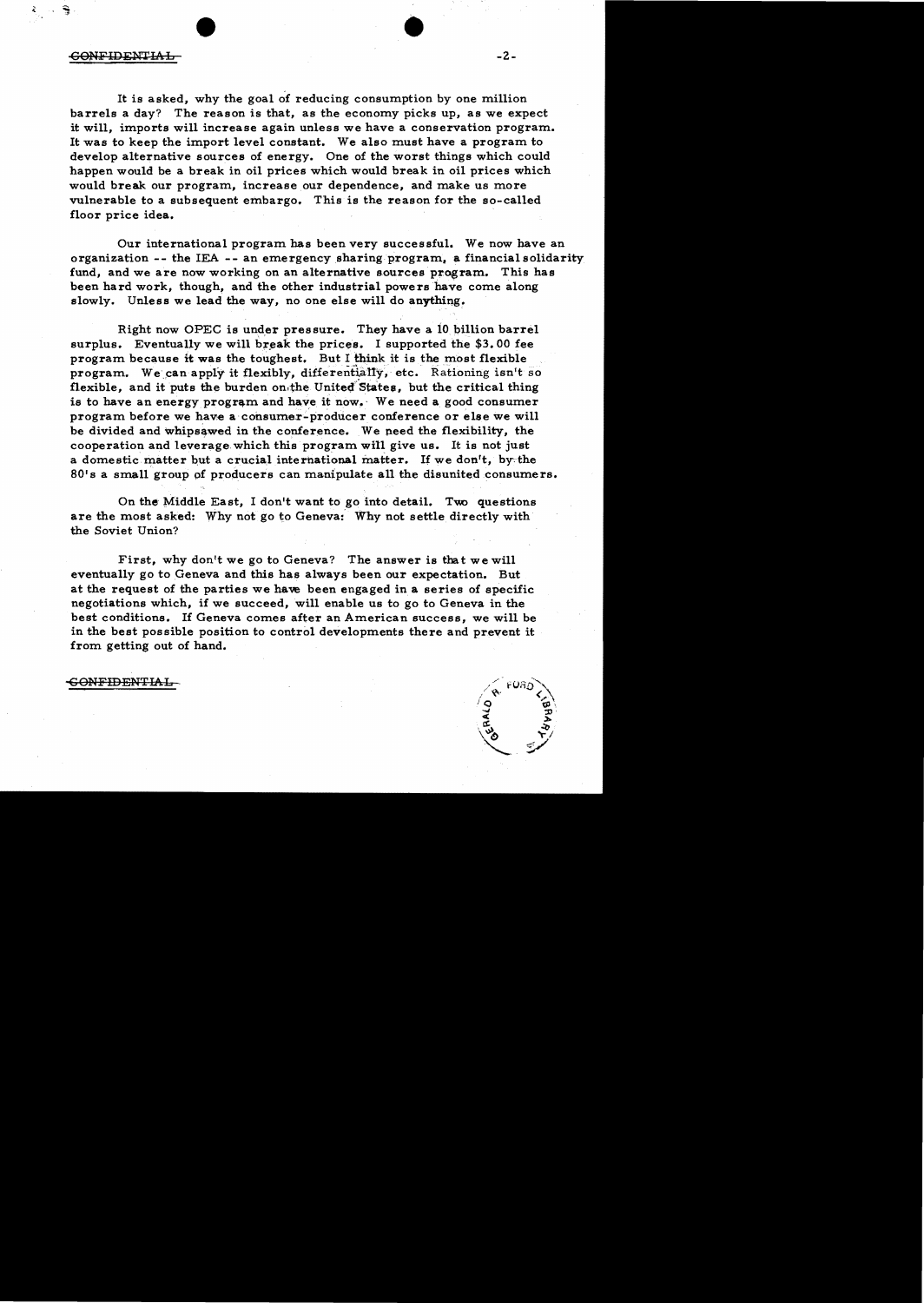## CONFIDENTIAL

Secondly, why not settle it with the Soviet Union? As long as the Soviet Union position is the same as the maximum Arab position, they add nothing to the discussion and we are better off dealing with the Arabs directly. We have always told the Soviets that as soon as they show us how they differ in a moderate direction from the maximum Arab program, they will have something to contribute.

If it were only Israel and Egypt, we could have a better than  $50\%$ chance. But there is Syria. PLO. and the Soviet Union. Syria and the PLO are actively opposed to a separate move and we don't know about the Soviet Union. If we succeed, we think there is a possibility of a gradual managed progress toward peace.

To the extent the Arabs believe they can use oil as a weapon whenever it suits their purposes, to that extent the radicals will press for its use and will tend to dominate policy. So it is essential that we move to break the power of the producers to manipulate us.

> [The President answered questions on offshore drilling and on the one-shot inflationary impact of the oil tariff increase.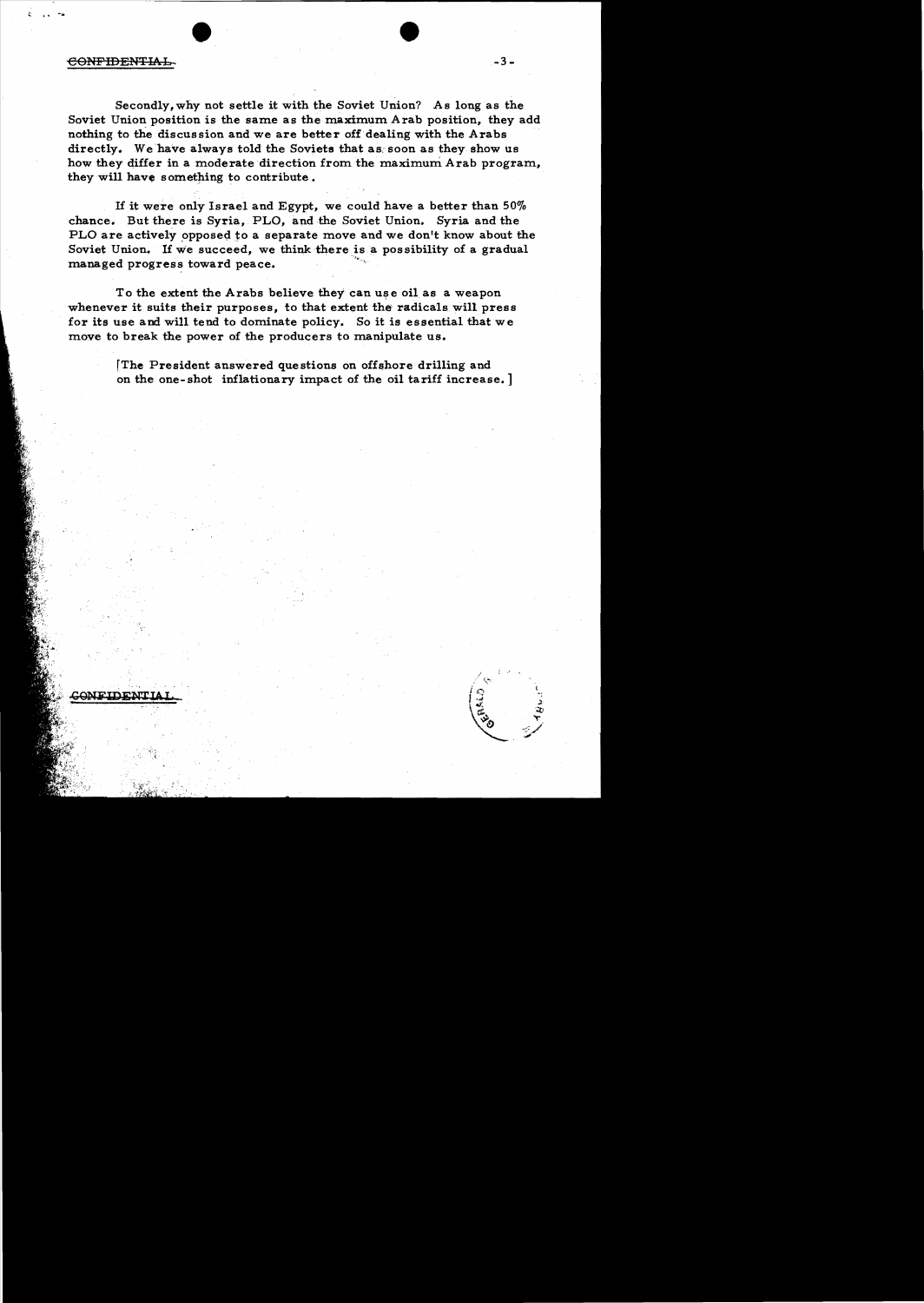Clair However M/ Mating with Dimo Frishmon Congressmen THE WHITE HOUSE Jack March emposines Cong. Staff Congressmen witwelmen thorselves V - Deocurses errings. K- First erreigy. This upland deroustic. It has an = important with factor. The Education We confront podmers whis can set friend will georing than pol journ for onty projection, The a producers frapped, info, se serves of importance to geomora If we lost take this steps of populs we will thick with position the other consumer. We must stabilize puis, comme a tre together camming and. Our ping avondded, this, why a goal of mil? So Chut as larry picks-up, He wouldn't R. It was to keep in constant. We also unet have alt sonnes. Out of worst Things which could hopper avout has beek. win and price which would breakon frog, measure any dependence + niche us more inhushle to sursequent unbouge. Own with prof has have cuy successful. We have an agosta an emergency decreting

**DECT W** NOC MEMO, 1913400, STATE DEPT. GUIDELINES, statutev.eur 3/11/04 BY  $\frac{1}{4}$ . NARA DATE  $\frac{5}{4}$ THE WHITE HOUSE washing on an alt some prog. This has been hard croch, the is Furling. parvers brave Casso day slowly. Chiles we that cray, has one than ovill do anything Raytot women Opee is wonder pessone. No til Surplus. Environch we will breake pieces. Legportel 3 fre prop because it was a tomport. But solomon & think at a most flexible fing. We can apply it flyity dyperentially, ite. Patiening count, & putoc hundred on US. Sent a contract tringes to hove an energy fun puis empre ce c-p conforme un funit en divided + comparant all need a flychist, coop, + lung which this pay and fire no. It withget a clamentie matter nita crucial with mother. If we don't, by a said or small george of produces. can manipulate disumbil communes Ourré-férit want à po with detail. 2 questions trook asked : why nit got Gardra? Why and settle christ of s's (Standard assessing) If it only It a we would be hether them 50 Tochima, full then is sying PLO, &SO, Syria + PLO actively opposed to separati mon +